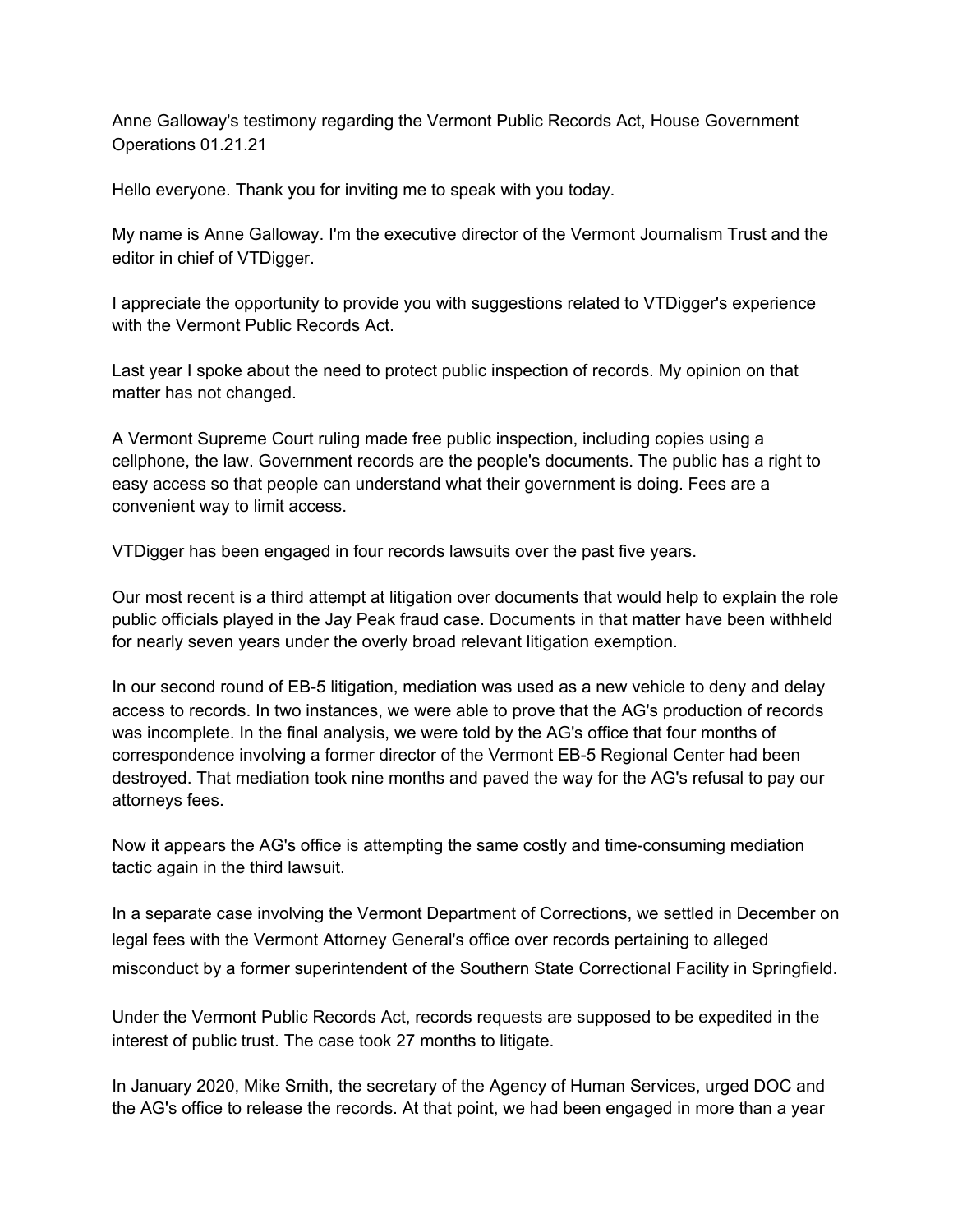of legal wrangling. When we finally obtained the documents, pages were missing and the communications provided were heavily redacted.

We pressed on and litigated over the redactions. Ed Adams, the superintendent in question, gave DOC permission to disclose the [documents,](https://vtdigger.org/2020/07/09/demoted-springfield-prison-head-wont-oppose-more-detailed-document-release/) and yet the AG's office persisted in litigating the case.

Ultimately, the litigation took more than 2 years and cost the AG's office [\\$36,000](https://vtdigger.org/2021/01/04/state-pays-36000-to-vtdigger-for-costs-in-public-records-lawsuit/) in fees for our related expenses. It is unknown how much the AG spent on defending the case.

In September, Judge Timothy Tomasi ruled that the redacted records be [released.](https://vtdigger.org/2020/09/11/judge-orders-state-to-release-more-information-on-demoted-prison-superintendent/)

Tomasi chastised the state for using an internal rule that had not gone through the administrative rulemaking process to block access to the documents.

The state had argued that an exemption to the Vermont Public Records act extended to documents deemed by "rule" to be confidential by the state Department of Human Resources. Tomasi disagreed with the state. "These are internal operating policies of the department," Tomasi wrote in a decision. "There is no indication that they were intended to operate as generally applicable exemptions under the PRA [Public Records Act]."

While we faced a legal wall of opposition from the AG's office, in the end, after 23 months of litigation, we learned that the documents had little news value. It took us another four months to recover our legal costs.

No other news organization in the state has the resources and appetite to continue to fight this kind of denial. Most news organizations would — and routinely do — just give up or avoid making requests in the first place, particularly given the financial challenges plaguing the industry.

Litigation is a time-consuming and expensive way in which to resolve records disputes and has been used by the AG's office to delay the public's right to know.

In order to reduce unnecessary and costly litigation, I propose the following changes to the Vermont Public Records Act:

- 1. Maintain the integrity of the public inspection precedent.
- 2. Clarify that mediation is not an appropriate solution for records disputes. The AG's office has used mediation as a vehicle for delaying and denying access to records. Unlike other areas of the law, public records disclosures are supposed to be expedited and subject to judicial review in camera. There is no place for mediation here. It's not that complicated: Records not subject to exemption must be released expeditiously with the least amount of redaction under the law.